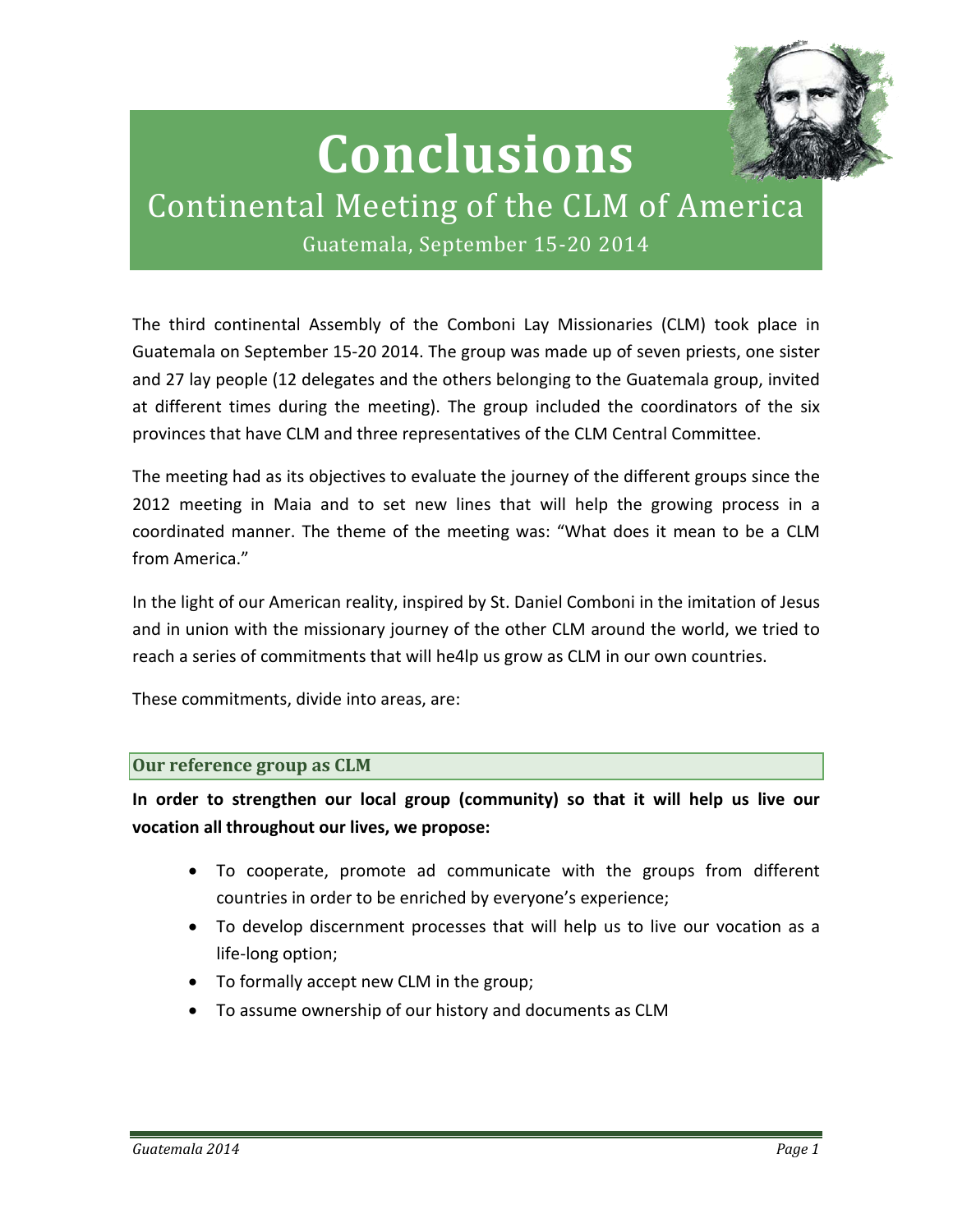# **Structure and Coordination**

**In order to strengthen the groups of each province/circumscription and the continental organization, we propose:**

- That in his/her field of responsibility each CLM "own what needs to be done and be done well;"
- That both the CLM and the MCCJ advisors know the international and continental agreements, as well as the various directories;
- That we be aware that the journey towards self-sufficiency must undergo a strengthening of organization, economy and formation;
- That we need to work in cooperation with the entire Comboni Family.

# **Responsibilities of the Continental Committee:**

- To be in constant communication with the Central Committee and within the continent;
- To implement the international and continental agreements;
- To call and prepare the continental meetings.

# **Mission Fields.**

We recognize the different rhythm and maturity of the various groups of CLM in each country; just the same, we need to take steps in view of the mission outside our borders. We understand that as CLM we must give a double answer to our vocation ad gentes: both at the personal level (the call each individual receives) and at the level of the CLM group (taking responsibility as a group open to the possibility that others will go and act in our place), thus opening the Church to its missionary dimension ad gentes and inter gentes.

#### **For this reason, our priorities in missionary activity as CLM shall be:**

- To promote mission and missionary vocations within the Church;
- To be in frontier situations;
- To form leaders in mission situations: "Save Africa with Africa."
- To strengthen and ensure continuity to our presence as CLM in the existing communities.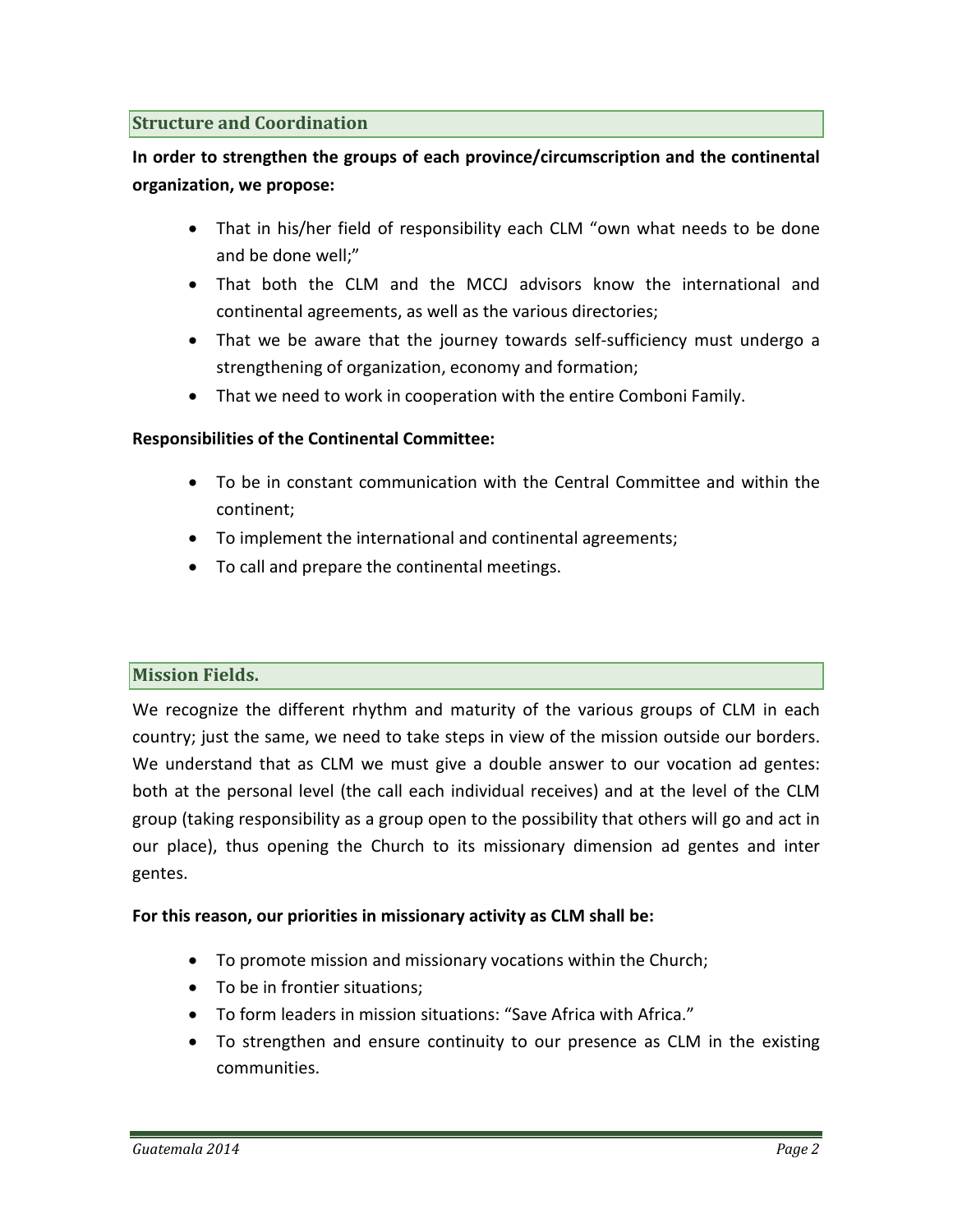#### **Economy**

#### **As a continent we want to take up the following commitments:**

- We recognize that we belong to this international CLM family and feel ourselves called to take responsibility for its existence. In this spirit, all the CLM must contribute to the group's common fund. Starting from this local fund, the group must then contribute to the international common fund managed by the Central Committee.
- We are called to spur the local Church and all people of good will to support our missionary activities.
- We must strive for economic self-sufficiency with transparency and creativity, by promoting the search for funds and the creation of projects that will allow us to finance our missionary activity.

# **Communications and Networking**

**We know that communications is the necessary path to unity. For this reason we commit ourselves:**

- To improve communications between the CLM groups of America, utilizing all means at our disposal;
- To have a secretary of communications in each group (or that this responsibility be taken up by the general secretary);
- To see communications as the responsibility of all the members of the group;
- To print information material to be made available to people who have no internet access;
- To share the local wealth of information by having each group send an article to the international blog every two months;
- To publicize our being CLM and the realities of missionary life through the social media, in order to help mission and vocation promotion;
- To share regularly news and/or documents of the local coordinating team with the Continental and the Central Committees.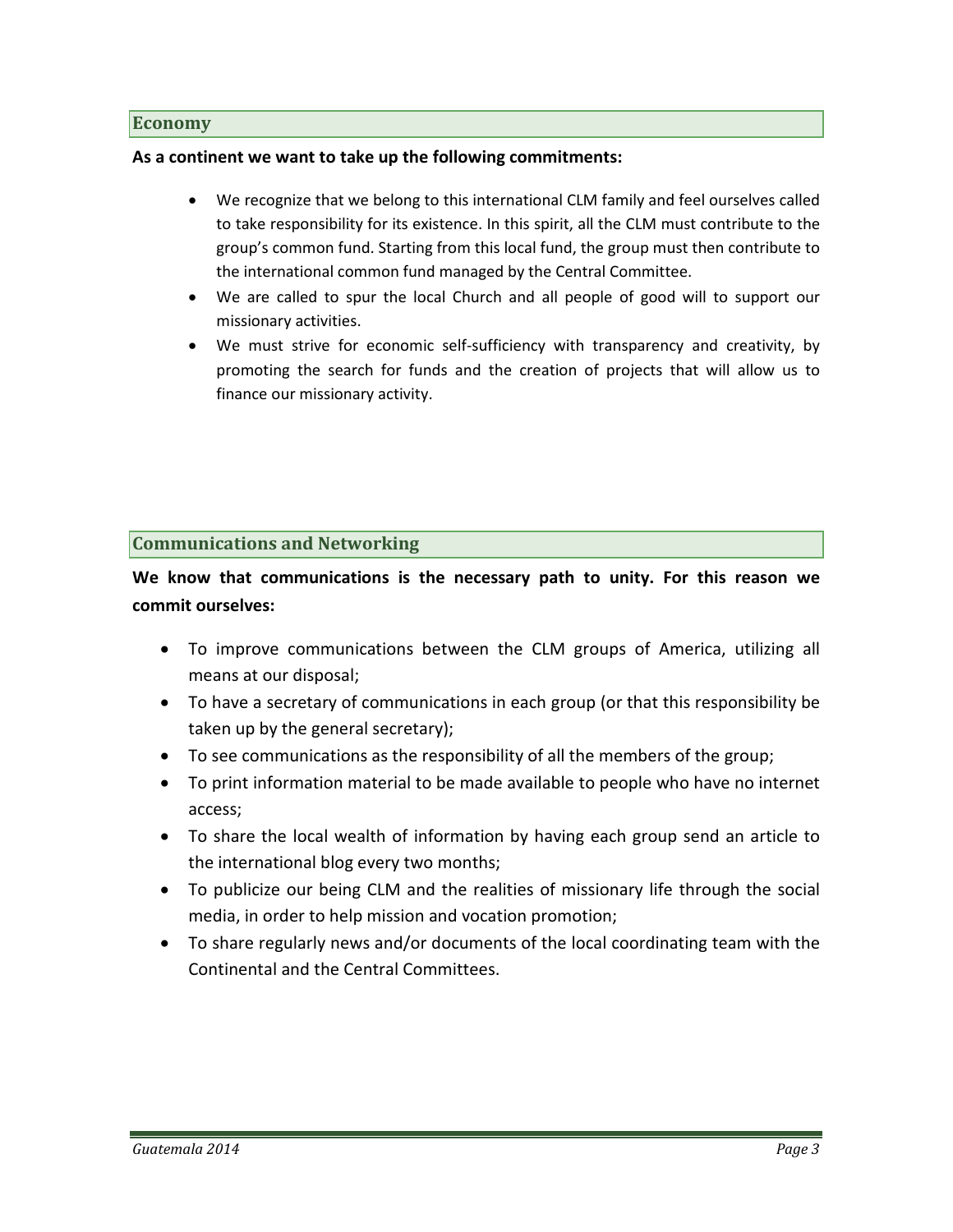# **Formation**

**As CLM of America we commit ourselves to follow ca common path of formation where the resolutions of previous assemblies will be our guide. Furthermore, we want to take up the following commitments:**

- To move towards taking charge of the formation of our own CLM;
- To include a mission field experience in the period of formation;
- To explore the possibility of experiences of inter-community formation with groups of different provinces;
- To take advantage of the opportunities available in various ecclesial, social or cultural formation centers in our vicinity;
- To offer specific formation on the economy to manage fund raising and our relation with money;
- To use the basic source of international CLM formation from which: we will share the formation programs, use its content and enrich it with new material coming from each group;
- To facilitate personal guidance during the period of re-insertion.

# **Directory**

**It is fundamental that our local directories contain the general lines of our identity and organization, developed in a clear and flexible form, in a contemporary and attractive language. The following aspects must be included:**

- To take into consideration the presence of CLM from other countries in order to facilitate their insertion into the local group;
- To clarify the peculiarities of each country in a province with both the national and foreigner CLM;
- To define a minimum time of participation in order to be part of the executive;
- To define economic cooperation both locally and internationally;
- To plan the re-insertion of the CLM who return home;
- To include a short historical review both at the international and at the local level;
- To revise and update the directories in view of the next continental assembly.